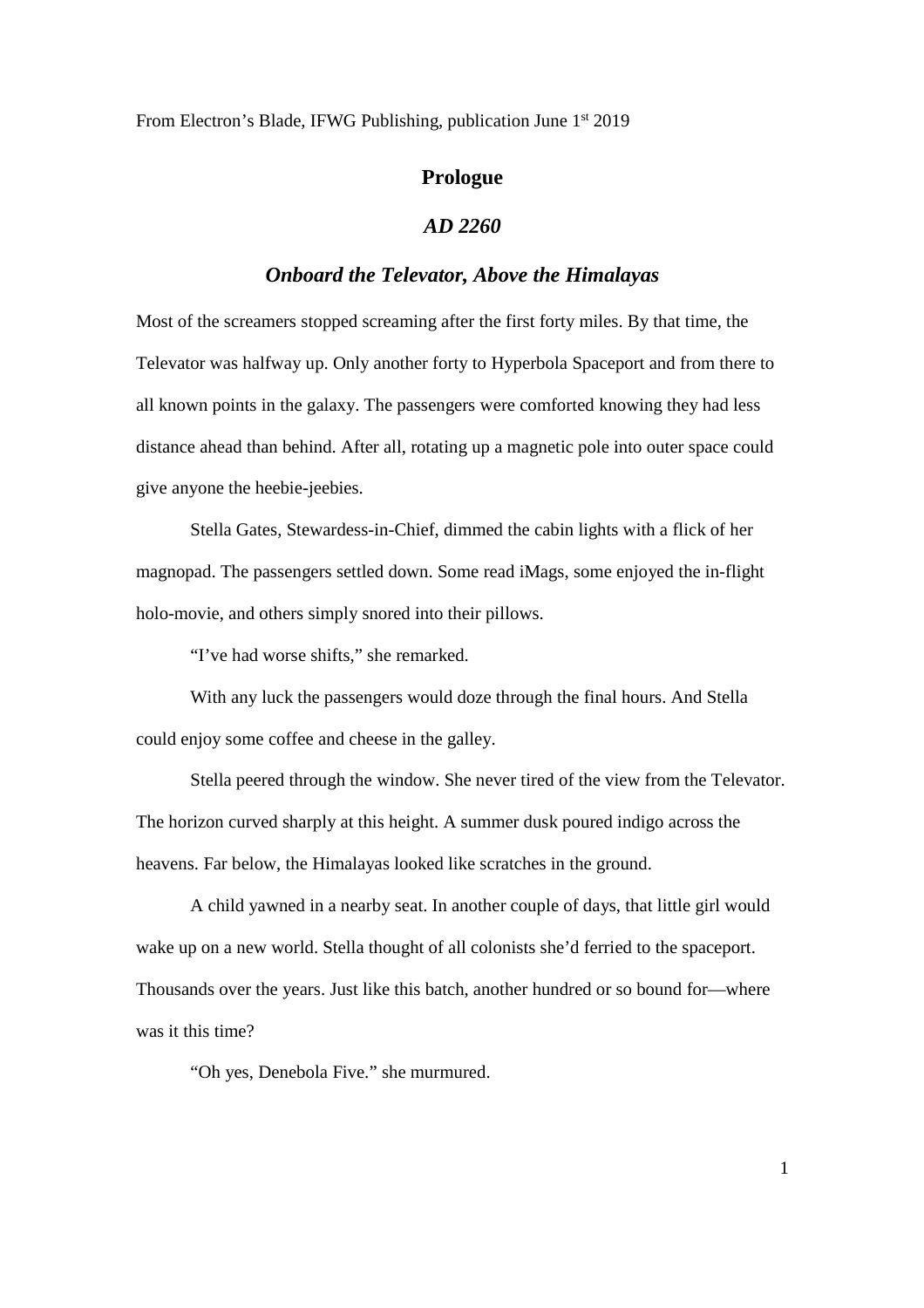From Electron's Blade, IFWG Publishing, publication June 1<sup>st</sup> 2019

None of them ever came back. Sometimes that struck Stella as curious. But she was too busy with her work to worry about strangers. Over time, the faces all faded away. She rarely remembered an individual passenger, only the unspeakably rude ones.

There was that famous archaeologist. What was his name? The one that vanished on Mars.

"Professor Tiberius Magma. Right bossy boots."

And then there was that naughty boy. The time the Televator broke down. What was his name? Ugly looking kid with blue hair. Weird. Stella didn't like weirdoes.

Somebody screamed.

Stella rolled her eyes. Another anxiety attack?

A pale-faced woman was pointing at her window. Stella glanced out again. She screamed.

It was tiny. Very tiny. But hurtling nearer. A pencil-shaped object with a red tip.

A flame blasted from the end. A vapour plume trailed away into snowy mountains.

Stella's mind raced. What did they call those things? She'd only seen them in the history iBooks. Outmoded technology from long ago, before magnodrives were invented. Torpedoes? Rockets? No, not quite. Oh, yes…missiles!

They were under attack. Terrorists! That crazy Martian State Brigade.

Images poured through Stella's mind at the speed of light. Mister Flopsy, her beloved tabby, waiting at home. Dear old Mummy, also waiting for her. The long-ago boyfriend who broke her heart.

Stella drew a deep breath. Panic was not an option. She had a job to do.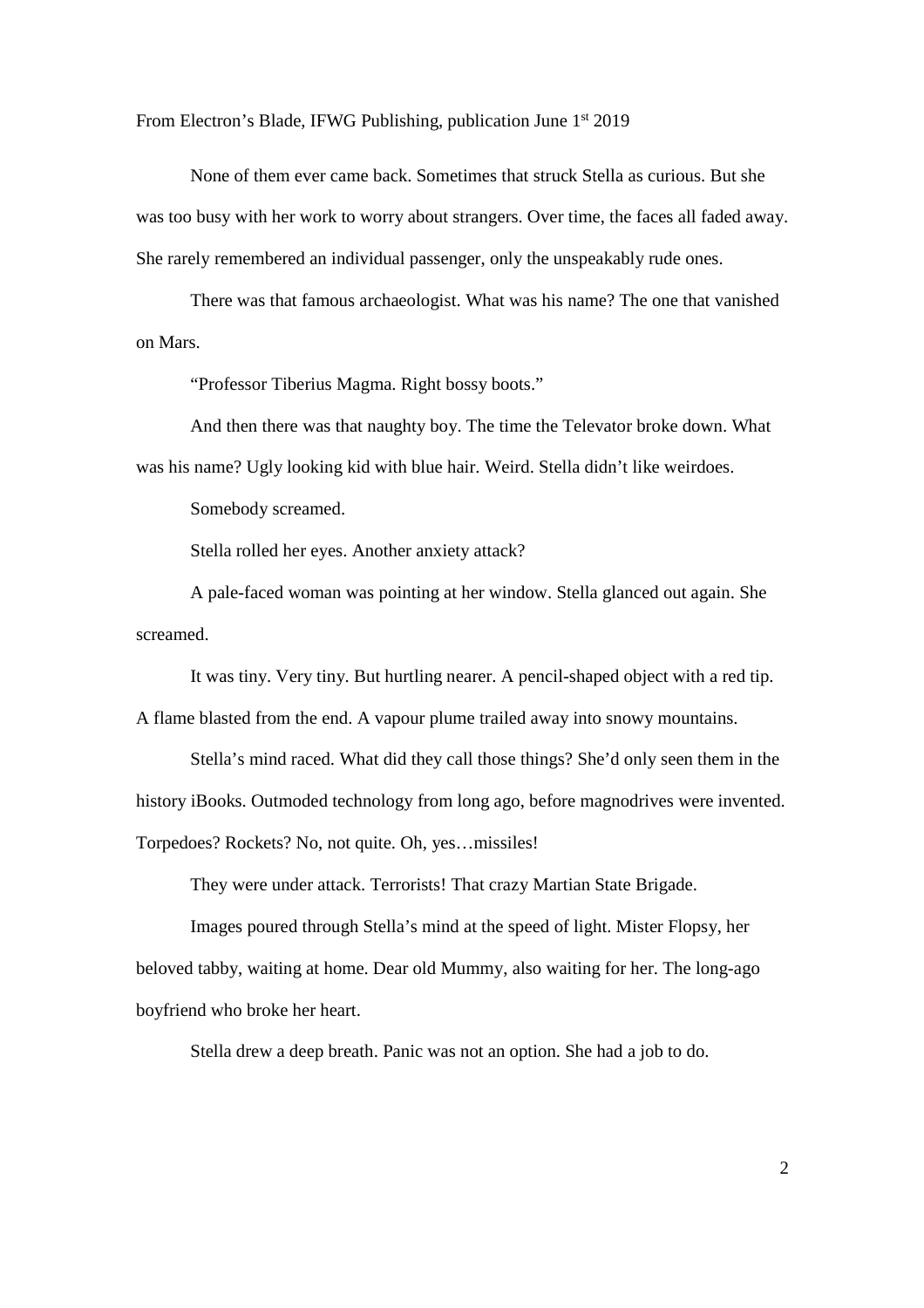From Electron's Blade, IFWG Publishing, publication June 1<sup>st</sup> 2019

Red lights started flashing. The captain was activating emergency protocols. Stella switched her magnopad to loudspeaker.

"Attention! Sit down, fasten safety belts and assume crash position."

People obeyed her command, even as they cried and whimpered and prayed.

Couples held hands. Parents hugged their children. Stella envied them.

She looked out again.

"Yes!" she cried, punching the air. The missile had peaked. It was beginning to drop, on a trajectory sure to miss the cabin. They were saved.

Her skin crawled. They were not saved. The missile was still on a collision course with the eighty-mile high tower, somewhere below.

Stella squealed and made a dash for her landing seat. She buckled herself in as fast as possible. The Televator was made of carbon nano-tubes, the strongest substance in the world. But was it strong enough to withstand a crash?

A faraway boom popped like a cork.

The cabin was tilting. Cups rolled away. Bags fell out of overhead lockers. There was only one explanation. The missile's impact was causing the tower to bend. But for every action, there is an equal and opposite reaction. Newton's third law. Like a pendulum, the tower was swinging to the left. Would it swing back again?

"It's okay," she shouted. "The Televator will right itself."

Thank heavens! The cabin was moving back to the centre. It was righting itself. Stella saw hope flicker across the sea of faces.